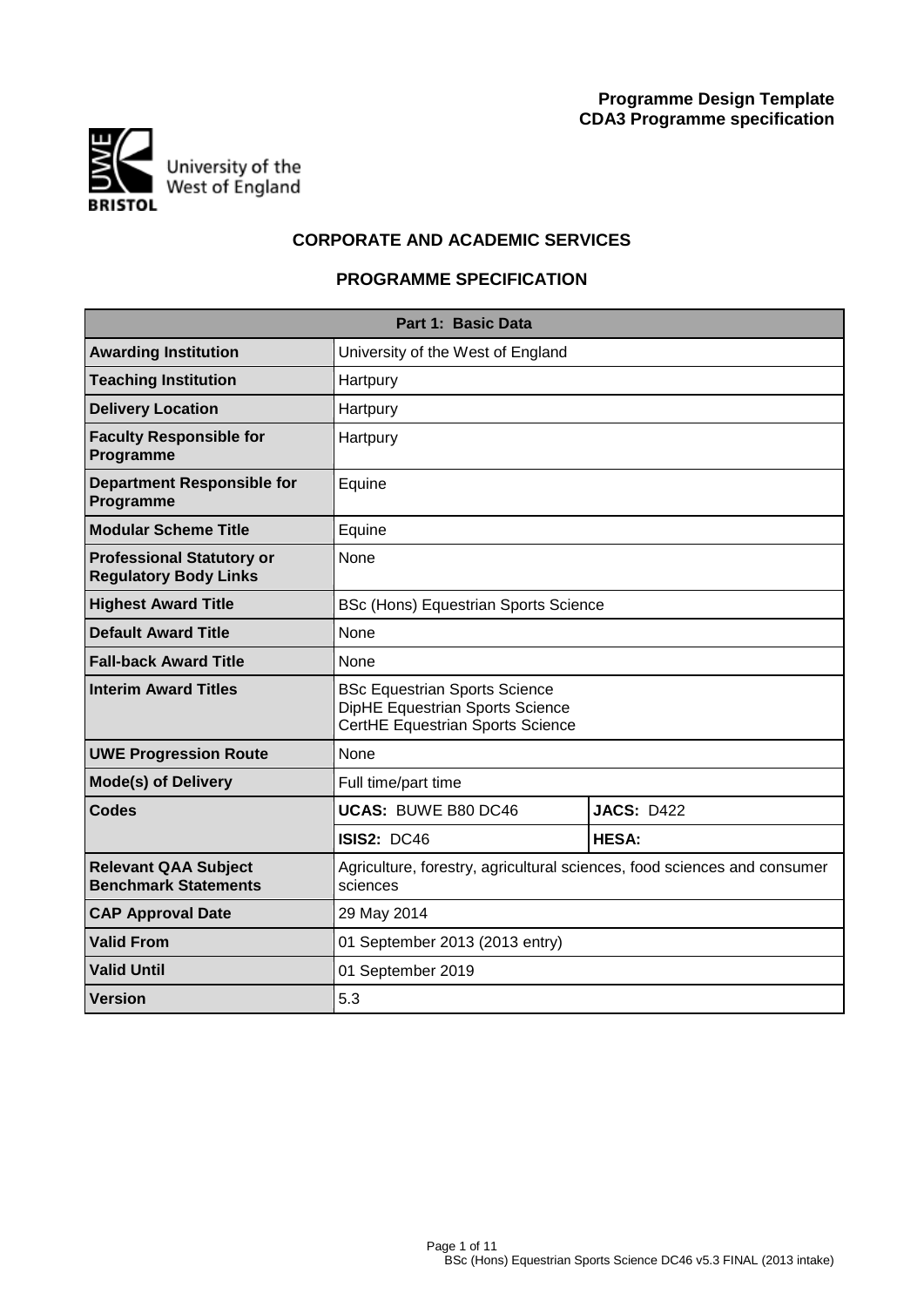# **Part 2: Educational Aims of the Programme**

The Equestrian Sports Science programme is a three year full time degree which offers students a unique opportunity to investigate both the human and equine athlete, and enhance their career prospects, fully supported by reputable staff and facilities. This programme will deliver focused and specialist study concentrating on both the horses and the riders performance.

### **General aims:**

The programme will enable students to:

- 1 Develop a knowledge and understanding of equestrian and interdisciplinary sport and exercise concepts theories and approaches.
- 2 Develop an understanding of the scientific principles that govern biological, physical, sociological stressors in an equestrian sports context.
- 3 Provide an applied science programme of study in the field of equine science and sports science underpinned by staff research, consultancy and scholarship.
- 4 Provide an opportunity for undergraduate students to develop and realise their potential.
- 5 Enable students to develop their capacity for critical analytical thought.
- 6 Enable students to develop transferable skills.
- 7 Prepare students for employment and/or further research.
- 8 Provide a highly scientific programme that conforms to University requirements on quality assurance, management and enhancement.

#### **Specific aims:**

The specific aims of the programme are to:

- 1 Enable students to develop in depth subject specific knowledge to understand the multidisciplinary area of sports science and apply these principles to equestrian sports.
- 2 Enable students to become involved in new and developing areas of research relating to sports performance and the equestrian athlete.
- 3 Familiarise students with the physical resources and techniques necessary for appraisal and interaction of equine and human athletic performance.
- 4 Demonstrate investigative skills necessary to undertake independent investigations in the area of equestrian sports sciences.

Programme requirements for the purpose of Higher Education Achievement Record (HEAR)

Graduates from the BSc (Hons) Equestrian Sports Science programme will have gained a thorough knowledge of multidisciplinary areas of sports science and will be able to apply this specifically in an equestrian context. From this programme, students will be able to not only apply their knowledge to the horse and rider, but also to wider sporting disciplines and will be able to progress to careers in both equestrian sports and general sporting sectors.

Students will have been required to pass core modules that contain information on human and equine anatomy and exercise physiology, nutrition, and research methods. Students will have also completed an independent scientific investigation. In addition to these core subject areas, equestrian sports science students will have undertaken modules that specifically investigate equestrian sport and the development of research on both the horse-rider and equine athletes which is unique to this programme. Optional modules include a variety of multidisciplinary subject areas such as equitation science, fitness and conditioning, human and equine therapy, and sports psychology.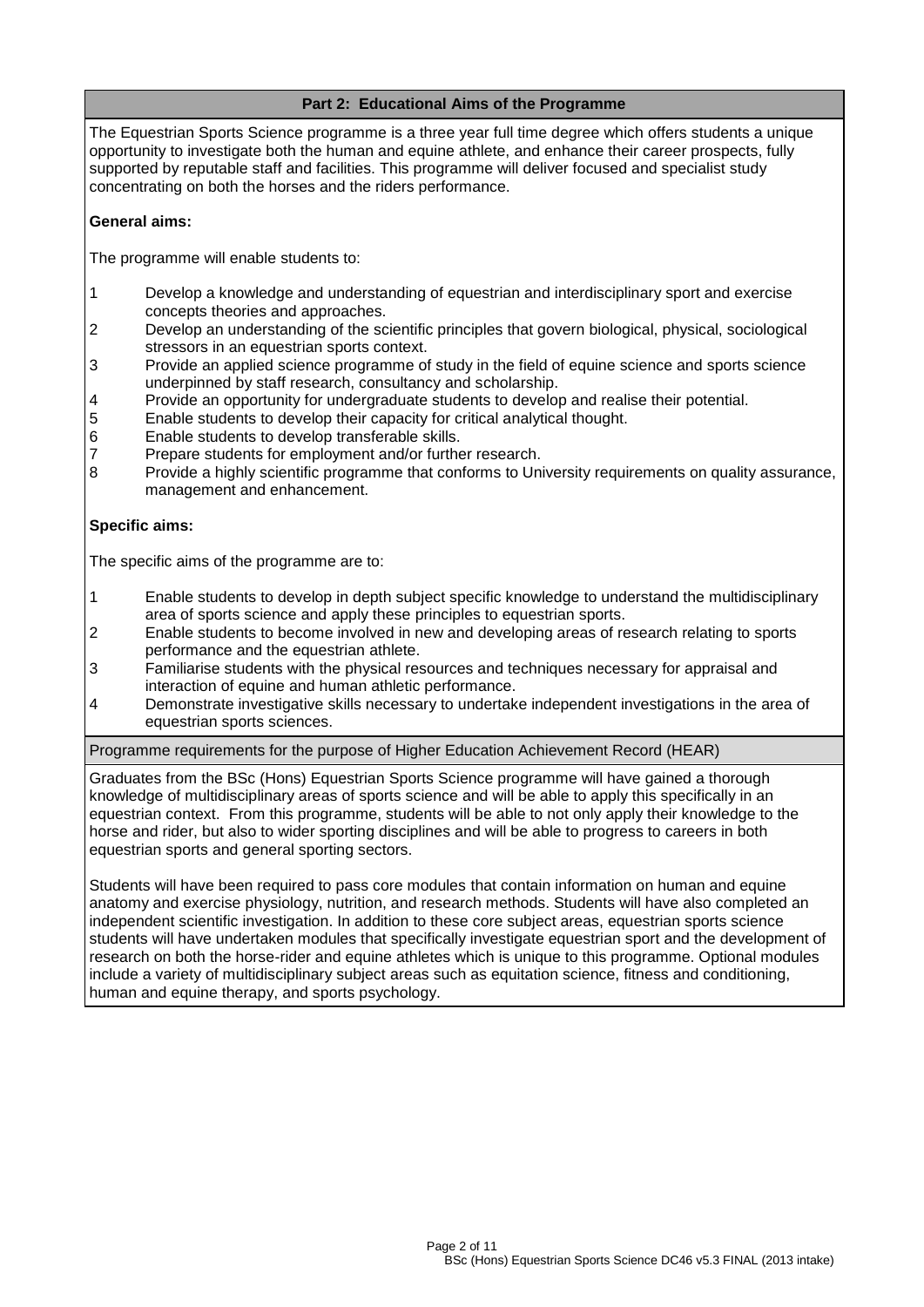|              | Part 3: Learning Outcomes of the Programme                                                                                                                                                                                                                                                                                                                                               |  |                                                |  |            |                                                                |                  |                               |                                     |                               |                        |                             |                     |                           |           |                                                                                                                                                             |   |  |                   |                                                          |                      |               |                   |                      |                                                                                     |                     |   |                                                                                                                                                      |         |  |
|--------------|------------------------------------------------------------------------------------------------------------------------------------------------------------------------------------------------------------------------------------------------------------------------------------------------------------------------------------------------------------------------------------------|--|------------------------------------------------|--|------------|----------------------------------------------------------------|------------------|-------------------------------|-------------------------------------|-------------------------------|------------------------|-----------------------------|---------------------|---------------------------|-----------|-------------------------------------------------------------------------------------------------------------------------------------------------------------|---|--|-------------------|----------------------------------------------------------|----------------------|---------------|-------------------|----------------------|-------------------------------------------------------------------------------------|---------------------|---|------------------------------------------------------------------------------------------------------------------------------------------------------|---------|--|
|              | The award route provides opportunities for students to develop and demonstrate knowledge and<br>understanding, qualities, skills and other attributes in the following areas:                                                                                                                                                                                                            |  |                                                |  |            |                                                                |                  |                               |                                     |                               |                        |                             |                     |                           |           |                                                                                                                                                             |   |  |                   |                                                          |                      |               |                   |                      |                                                                                     |                     |   |                                                                                                                                                      |         |  |
|              | <b>Learning Outcomes:</b><br>A) Knowledge and understanding of:                                                                                                                                                                                                                                                                                                                          |  | Sports Biom<br>ಳ<br>Functional<br>Introduction |  | Equitation | Psychology<br>Exercise<br>pue<br>$\overline{5}$<br>ntroduction | Animal Nutrition | Exercise Physiology<br>Equine | <b>Rider Performance</b><br>Horse & | Undergraduate Research Proces | Equitation<br>Advanced | & Testi<br>Fitness Training | Exercise Physiology | The Injured Athlete       | echniques | Soft Tissue Technique<br>Equine Diagnostics &<br>Equine Diagnostics &<br>Equine Biomechanics<br>Sport Psychology<br>Sports Nutrition<br>Dinemational Academ | ళ |  | Portfol<br>Academ | Projec<br>Study<br>Academic<br>International             | emic<br>nternational | Undergraduate | Rider<br>Advances | Sports<br>Equestrian | Performance<br>Analysis of Equestria<br>Equine Nutrition for P<br>Equine Physiology | Notational Analysis |   | Rehabilitation<br>  Undergraduate Inder<br>  Equine Spons Medication<br>  Equine Spons Medication<br>  Equine Spons Industry<br>  The Spons Industry |         |  |
| $\mathbf{1}$ | A working understanding, and a<br>critical awareness of problems<br>and/or new insights in the arena of<br>equestrian sports science including<br>issues pertaining to professional<br>practice including core areas:<br>Human and Equine Anatomy<br>and Physiology<br>Human and Equine Exercise<br>Physiology<br>Horse and Rider Performance<br><b>Research Process</b><br>Dissertation |  |                                                |  |            |                                                                |                  |                               |                                     |                               |                        |                             |                     |                           |           |                                                                                                                                                             |   |  |                   |                                                          |                      | Pi            | P                 | P                    |                                                                                     | P                   |   |                                                                                                                                                      | P∃P∃P∃P |  |
| 2            | A comprehensive understanding of<br>techniques applicable to research in<br>the area of equestrian sports science<br>leading to potential publication or<br>advanced scholarship                                                                                                                                                                                                         |  |                                                |  |            |                                                                |                  |                               |                                     |                               |                        |                             |                     |                           |           |                                                                                                                                                             |   |  | √¦                | √∃                                                       |                      |               |                   |                      | PiPiPiPiP                                                                           |                     |   |                                                                                                                                                      | P P P   |  |
| 3            | An innovative and individual<br>approach to the application of<br>knowledge gained during the<br>programme, together with a practical<br>understanding of how established<br>techniques of research and enquiry<br>are used to create and interpret<br>knowledge between equine science<br>and sports science disciplines.                                                               |  |                                                |  |            |                                                                |                  | √ i                           | $\sqrt{ }$                          |                               |                        |                             |                     |                           |           |                                                                                                                                                             |   |  |                   | √ ∶                                                      |                      |               |                   |                      | $P$ : $P$ : $P$ : $P$ : $P$                                                         |                     |   | P                                                                                                                                                    |         |  |
|              | (B) Intellectual Skills                                                                                                                                                                                                                                                                                                                                                                  |  |                                                |  |            |                                                                |                  |                               |                                     |                               |                        |                             |                     |                           |           |                                                                                                                                                             |   |  |                   |                                                          |                      |               |                   |                      |                                                                                     |                     |   |                                                                                                                                                      |         |  |
| 1            | Seek, identify, describe and interpret<br>appropriate information relating to<br>human and equine sports science.                                                                                                                                                                                                                                                                        |  | √∃√                                            |  |            |                                                                |                  |                               |                                     |                               |                        |                             |                     | V                         |           |                                                                                                                                                             |   |  |                   |                                                          |                      |               |                   |                      |                                                                                     | PiPiPiPiPi          |   |                                                                                                                                                      | PPPPP   |  |
| 2            | Critically appraise evidence in the<br>underpinning of arguments.                                                                                                                                                                                                                                                                                                                        |  |                                                |  |            |                                                                |                  |                               |                                     |                               |                        |                             |                     | VIVIVIVIVIVIVIVIVIVIVIVIV |           |                                                                                                                                                             |   |  |                   |                                                          |                      |               |                   |                      |                                                                                     |                     |   | $P[P]P]P[P]P]P[P]P]P$                                                                                                                                |         |  |
| 3            | Apply sound and justified theoretical<br>knowledge to novel situations.                                                                                                                                                                                                                                                                                                                  |  |                                                |  |            |                                                                |                  |                               |                                     |                               |                        |                             |                     |                           |           |                                                                                                                                                             |   |  |                   |                                                          |                      |               |                   |                      |                                                                                     |                     | P |                                                                                                                                                      |         |  |
| 4            | Design, critique and analyse<br>information to test a scientific<br>hypothesis relating to the field of<br>equine sports science.                                                                                                                                                                                                                                                        |  |                                                |  |            |                                                                |                  |                               |                                     |                               |                        |                             |                     |                           |           |                                                                                                                                                             |   |  |                   | $\sqrt{\frac{1}{2}}\sqrt{\frac{1}{2}}\sqrt{\frac{1}{2}}$ |                      |               | $P$ : $P$         |                      |                                                                                     |                     | P |                                                                                                                                                      |         |  |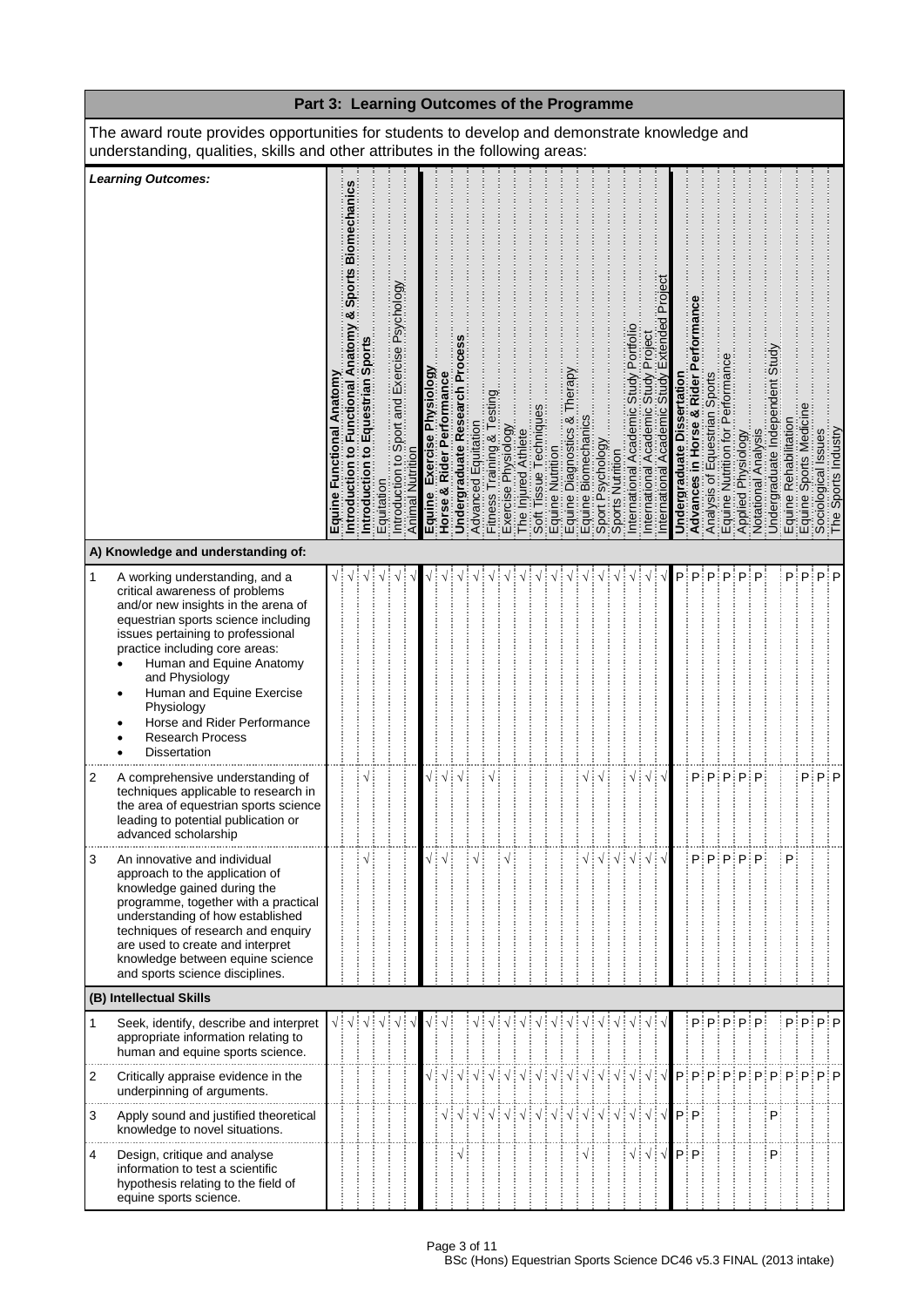|   | <b>Learning Outcomes:</b>                                                                                                                                                                | Equin | echani<br>Bio<br>Sport<br>Introdu      | Introd | Equitation | ĝo<br>Psycholo<br>Exercise<br>and<br>ntroduct                              | Animal | Physiology<br>Exercise<br>Equine | Performance<br>Rider<br>ಳ<br>Horse     | Research<br>Undergraduate | Advanced | raining<br><b>Fitness</b> | <b>Kboloi</b><br>9SI<br>Exerci | Athlete<br>ured<br>$\Phi$ | echniqu<br>issue<br>Soft | Nutrition<br>quine | ఱ<br>Diagnosti<br>e<br>C | Biomechan<br>quine | sychology<br>Sport | Nutrition<br>Sports I | nternational                                             | Academ<br>nternational | Underg | Rider<br>οð<br>Advances | Sport<br>an<br>is oi<br>Analysi                                                                                            | ō,<br>Equine | å<br>Applied    | hal<br>Notational A | Undergr | Rehabil<br>Equine<br>Equine: | Sports                                   | Issues<br>ological<br>Soci | Industry<br>Sports |
|---|------------------------------------------------------------------------------------------------------------------------------------------------------------------------------------------|-------|----------------------------------------|--------|------------|----------------------------------------------------------------------------|--------|----------------------------------|----------------------------------------|---------------------------|----------|---------------------------|--------------------------------|---------------------------|--------------------------|--------------------|--------------------------|--------------------|--------------------|-----------------------|----------------------------------------------------------|------------------------|--------|-------------------------|----------------------------------------------------------------------------------------------------------------------------|--------------|-----------------|---------------------|---------|------------------------------|------------------------------------------|----------------------------|--------------------|
| 5 | Use statistical means to support<br>arguments and to investigate<br>theories relating to equine sports<br>science.                                                                       |       |                                        |        |            |                                                                            |        |                                  |                                        |                           |          |                           |                                |                           |                          |                    |                          |                    |                    |                       |                                                          |                        | Þ      |                         |                                                                                                                            |              |                 |                     |         |                              |                                          |                            |                    |
| 6 | Demonstrate confidence in analysing<br>current situations, identifying<br>strengths and weaknesses and<br>developing an alternative strategy.                                            |       |                                        |        |            |                                                                            |        |                                  |                                        |                           |          |                           |                                |                           |                          |                    |                          |                    |                    |                       |                                                          |                        |        | P∃P                     | P                                                                                                                          | P            | P               | P                   | P       |                              | ∶P                                       | $P$ : P                    |                    |
| 7 | Debate and analyse key issues<br>within equestrian sports science in<br>relation to advances on fundamental<br>principles, using evidence to support<br>the analysis.                    |       |                                        |        |            |                                                                            |        |                                  |                                        |                           |          |                           |                                |                           |                          |                    |                          |                    |                    |                       |                                                          | V                      |        | P                       |                                                                                                                            |              |                 |                     |         |                              |                                          |                            |                    |
|   | (C) Subject/Professional/Practical Skills                                                                                                                                                |       |                                        |        |            |                                                                            |        |                                  |                                        |                           |          |                           |                                |                           |                          |                    |                          |                    |                    |                       |                                                          |                        |        |                         |                                                                                                                            |              |                 |                     |         |                              |                                          |                            |                    |
| 1 | Discuss the key principles relating to<br>human and equine functional<br>anatomy.                                                                                                        | √∶    |                                        |        |            |                                                                            |        |                                  |                                        |                           |          |                           |                                |                           |                          |                    |                          |                    |                    |                       |                                                          |                        | Pi     | P:                      | P                                                                                                                          | P            | P               | P                   | P       |                              | $P$ : $P$ : $P$ : $P$                    |                            |                    |
| 2 | Demonstrate basic skills in<br>laboratory protocols and procedures.                                                                                                                      |       |                                        |        |            |                                                                            |        |                                  |                                        |                           |          |                           |                                |                           |                          |                    |                          |                    |                    | √∶√                   |                                                          |                        | P      |                         |                                                                                                                            | P            |                 |                     |         |                              |                                          |                            |                    |
| 3 | Show evidence of understanding<br>relating to the key body functions<br>and systems that can be taken<br>forward to underpin specific<br>knowledge in further areas of study.            |       | $\sqrt{\frac{1}{2}}\sqrt{\frac{1}{2}}$ |        |            |                                                                            |        |                                  |                                        |                           |          |                           |                                |                           |                          |                    |                          |                    |                    |                       | √∔√∔√                                                    |                        |        |                         | $\mathsf{P}_i^{\text{!`}}\mathsf{P}_i^{\text{!`}}\mathsf{P}_i^{\text{!`}}\mathsf{P}_i^{\text{!`}}\mathsf{P}_i^{\text{!`}}$ |              |                 |                     |         | P                            |                                          | Pi P                       |                    |
| 4 | Develop a mind set that allows the<br>integration of general exercise<br>physiology principles to the field of<br>equestrian sports science.                                             |       |                                        |        |            |                                                                            |        |                                  |                                        |                           |          |                           |                                |                           |                          |                    |                          |                    |                    |                       |                                                          | $\sqrt{2}$             |        | P.                      |                                                                                                                            |              | $P$ : $P$ : $P$ |                     |         | P                            |                                          | P                          |                    |
| 5 | Apply pre-existing knowledge to the<br>study of horse and rider<br>performance.                                                                                                          |       |                                        |        |            |                                                                            |        |                                  |                                        |                           |          |                           |                                |                           |                          |                    |                          |                    |                    |                       | $\sqrt{\frac{1}{2}}\sqrt{\frac{1}{2}}\sqrt{\frac{1}{2}}$ |                        |        |                         | $P$ $P$ $P$ $P$ $P$ $P$ $P$ $P$ $P$ $P$                                                                                    |              |                 |                     |         |                              |                                          |                            | P                  |
| 6 | Demonstrate subject specific skills<br>through the application of<br>appropriate statistical, analytical and<br>evaluating techniques to data in<br>order to draw justified conclusions. |       | √∃√∃                                   |        |            | $\sqrt{\frac{1}{2}}\sqrt{\frac{1}{2}}\sqrt{\frac{1}{2}}\sqrt{\frac{1}{2}}$ |        |                                  | $\sqrt{\frac{1}{2}}\sqrt{\frac{1}{2}}$ | $\sqrt{2}$                |          |                           |                                |                           |                          |                    |                          |                    |                    |                       |                                                          |                        |        |                         |                                                                                                                            |              |                 |                     |         |                              | $\mathsf{p}$ : p: p: p: p: p: p: p: p: p |                            |                    |
| 7 | Exhibit knowledge of physiology and<br>nutrition relative to human and<br>equine performance ability.                                                                                    |       |                                        |        |            |                                                                            |        |                                  | $\sqrt{}$                              |                           |          |                           | √┊√                            |                           |                          |                    |                          |                    |                    |                       | √∃√∃√∃                                                   |                        |        | P.                      |                                                                                                                            |              | P∃P             |                     |         |                              | P.                                       |                            | P                  |
| 8 | Make judgments on the analysis of<br>the horse and rider in order to<br>monitor and enhance performance<br>within a given role.                                                          |       |                                        |        |            |                                                                            |        |                                  | √∶√                                    |                           |          |                           |                                |                           |                          |                    |                          |                    |                    |                       | √∔√                                                      |                        |        | P                       |                                                                                                                            |              |                 |                     |         |                              |                                          |                            | P                  |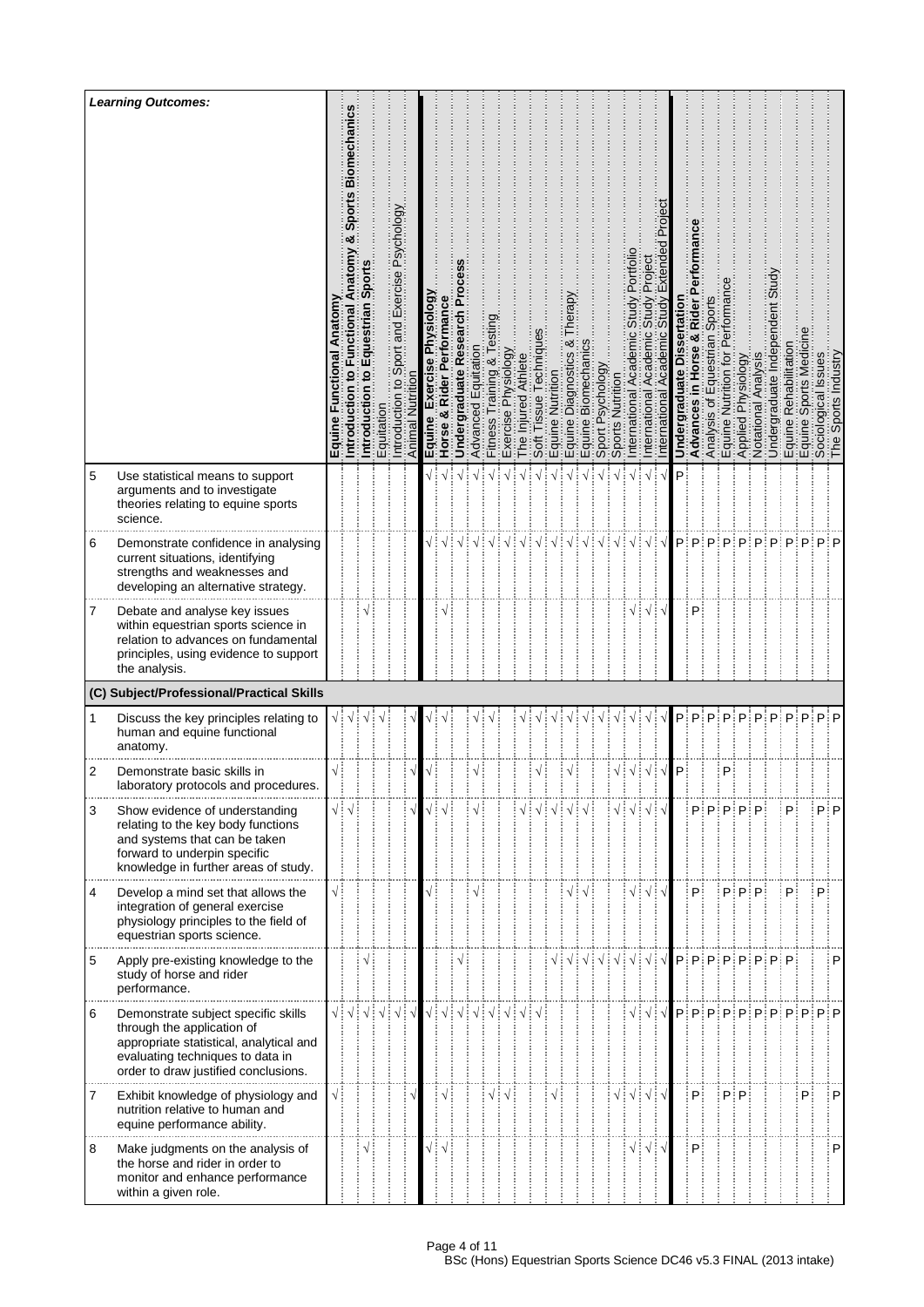|        | <b>Learning Outcomes:</b>                                                                                                                                                     | Equine | Sport<br>ional<br>Functi<br>$\overline{a}$<br>۰<br>ntroducti | $\circ$<br>Introdu | Equitation       | Psychology<br>Exercise<br>and<br>ntrodu                                                                        | Animal     | Physiology<br>8<br>Exerci<br>Equine | Performance<br>Rider<br>ಳ<br>Horse     | Research Pi<br><b>Undergraduate</b> | Advanced | & Tes<br>lraining<br>s,<br>Fitnes: | Physiology<br>$\frac{8}{2}$ | Athlete<br>njured<br><u>ღ</u>                                                                                                                                                                                                                                                                                                                                                                                                                                                                                                                                                                                                                                                   | echniqu<br>issue<br>Soft | ne Nutrition | ఱ<br>Diagnostics<br>e | Biomechani<br>Equine I                                                                                                                                                                                                                                                                                                                                                                                                                | Psychology<br>Sport  | Nutrition<br>Sports N                                                                        | Acaderr<br>nternational | Academi<br>nternational                                  | emic | ertat<br>Undel | Rider<br>×ŏ<br>n Horse<br>Advances | Sports<br>estrian<br>is of<br>Analysi | tor<br>Equine I         | Siology<br>عَ<br>Applied | Analysi<br>Notational                                             | $\overline{\mathbf{e}}$<br>Undergraduat | Rehabil<br>Equine I<br>Equine 3                                                                                                                                                                                                                                                                                                                                                               | Sports | ssues<br>ological | ndustry<br>Sports<br>ັ້ງອື່ນ<br>The |
|--------|-------------------------------------------------------------------------------------------------------------------------------------------------------------------------------|--------|--------------------------------------------------------------|--------------------|------------------|----------------------------------------------------------------------------------------------------------------|------------|-------------------------------------|----------------------------------------|-------------------------------------|----------|------------------------------------|-----------------------------|---------------------------------------------------------------------------------------------------------------------------------------------------------------------------------------------------------------------------------------------------------------------------------------------------------------------------------------------------------------------------------------------------------------------------------------------------------------------------------------------------------------------------------------------------------------------------------------------------------------------------------------------------------------------------------|--------------------------|--------------|-----------------------|---------------------------------------------------------------------------------------------------------------------------------------------------------------------------------------------------------------------------------------------------------------------------------------------------------------------------------------------------------------------------------------------------------------------------------------|----------------------|----------------------------------------------------------------------------------------------|-------------------------|----------------------------------------------------------|------|----------------|------------------------------------|---------------------------------------|-------------------------|--------------------------|-------------------------------------------------------------------|-----------------------------------------|-----------------------------------------------------------------------------------------------------------------------------------------------------------------------------------------------------------------------------------------------------------------------------------------------------------------------------------------------------------------------------------------------|--------|-------------------|-------------------------------------|
| 9      | Principles of human sports massage.                                                                                                                                           |        |                                                              |                    |                  |                                                                                                                |            |                                     |                                        |                                     |          |                                    |                             |                                                                                                                                                                                                                                                                                                                                                                                                                                                                                                                                                                                                                                                                                 |                          |              |                       |                                                                                                                                                                                                                                                                                                                                                                                                                                       |                      |                                                                                              |                         |                                                          |      |                |                                    |                                       |                         |                          |                                                                   |                                         |                                                                                                                                                                                                                                                                                                                                                                                               |        |                   |                                     |
|        | (D) Transferable skills and other attributes                                                                                                                                  |        |                                                              |                    |                  |                                                                                                                |            |                                     |                                        |                                     |          |                                    |                             |                                                                                                                                                                                                                                                                                                                                                                                                                                                                                                                                                                                                                                                                                 |                          |              |                       |                                                                                                                                                                                                                                                                                                                                                                                                                                       |                      |                                                                                              |                         |                                                          |      |                |                                    |                                       |                         |                          |                                                                   |                                         |                                                                                                                                                                                                                                                                                                                                                                                               |        |                   |                                     |
| 1      | Communicate effectively with a wide<br>range of individuals using a variety of<br>means.                                                                                      |        | √∶√                                                          |                    |                  |                                                                                                                |            |                                     |                                        |                                     |          |                                    |                             |                                                                                                                                                                                                                                                                                                                                                                                                                                                                                                                                                                                                                                                                                 |                          |              |                       |                                                                                                                                                                                                                                                                                                                                                                                                                                       |                      |                                                                                              |                         |                                                          |      | P              | P                                  | D                                     | D                       | D                        | D                                                                 | D                                       | D                                                                                                                                                                                                                                                                                                                                                                                             | D      |                   | P∶P                                 |
| 2      | Evaluate his/her own academic,<br>vocational and professional<br>performance.                                                                                                 |        |                                                              |                    |                  | $\sqrt{2}$ $\sqrt{2}$ $\sqrt{2}$ $\sqrt{2}$ $\sqrt{2}$ $\sqrt{2}$ $\sqrt{2}$ $\sqrt{2}$                        |            | $\sqrt{\frac{1}{2}}$                | $\sqrt{2}$                             |                                     |          |                                    |                             | $\sqrt{\frac{1}{2}}\sqrt{\frac{1}{2}}\sqrt{\frac{1}{2}}$                                                                                                                                                                                                                                                                                                                                                                                                                                                                                                                                                                                                                        |                          |              |                       |                                                                                                                                                                                                                                                                                                                                                                                                                                       | $\sqrt{\frac{1}{2}}$ | $\sqrt{\frac{1}{2}}$                                                                         | $\sqrt{\frac{1}{2}}$    | √┊                                                       |      |                |                                    |                                       | $P$ : $P$ : $P$ : $P$ : | Pi                       | P                                                                 |                                         | $P$ : $P$ : $P$ : $P$ : $P$                                                                                                                                                                                                                                                                                                                                                                   |        |                   |                                     |
| 3      | Utilise problem-solving skills in a<br>variety of theoretical and practical<br>situations.                                                                                    |        |                                                              |                    |                  | $\sqrt{\frac{1}{2}}\sqrt{\frac{1}{2}}\sqrt{\frac{1}{2}}\sqrt{\frac{1}{2}}\sqrt{\frac{1}{2}}\sqrt{\frac{1}{2}}$ |            |                                     | $\sqrt{\frac{1}{2}}\sqrt{\frac{1}{2}}$ |                                     |          |                                    |                             |                                                                                                                                                                                                                                                                                                                                                                                                                                                                                                                                                                                                                                                                                 |                          |              |                       |                                                                                                                                                                                                                                                                                                                                                                                                                                       | / : √ : √ :          |                                                                                              |                         | $\sqrt{\frac{1}{2}}\sqrt{\frac{1}{2}}\sqrt{\frac{1}{2}}$ |      |                |                                    |                                       |                         |                          |                                                                   |                                         | $\mathsf{p};\mathsf{p};\mathsf{p};\mathsf{p};\mathsf{p};\mathsf{p};\mathsf{p};\mathsf{p};\mathsf{p};\mathsf{p}$                                                                                                                                                                                                                                                                               |        |                   |                                     |
| 4      | Manage change effectively and<br>respond to changing demands.                                                                                                                 |        |                                                              |                    |                  | $\sqrt{\frac{1}{2}}\sqrt{\frac{1}{2}}\sqrt{\frac{1}{2}}\sqrt{\frac{1}{2}}\sqrt{\frac{1}{2}}\sqrt{\frac{1}{2}}$ |            |                                     | $\sqrt{\frac{1}{2}}\sqrt{\frac{1}{2}}$ |                                     |          |                                    |                             | VIVIVIVIVIVIVIVIVIVIV                                                                                                                                                                                                                                                                                                                                                                                                                                                                                                                                                                                                                                                           |                          |              |                       |                                                                                                                                                                                                                                                                                                                                                                                                                                       |                      |                                                                                              |                         |                                                          |      |                |                                    |                                       |                         |                          |                                                                   |                                         | p; p; p; p; p; p; p; p; p; p; p                                                                                                                                                                                                                                                                                                                                                               |        |                   |                                     |
| 5      | Take responsibility for independent<br>personal and professional learning<br>and development (Personal<br>Development Planning).                                              |        |                                                              |                    |                  | $\sqrt{2}$                                                                                                     |            |                                     | $\sqrt{\frac{1}{2}}\sqrt{\frac{1}{2}}$ |                                     |          |                                    |                             |                                                                                                                                                                                                                                                                                                                                                                                                                                                                                                                                                                                                                                                                                 |                          |              |                       |                                                                                                                                                                                                                                                                                                                                                                                                                                       |                      | $\sqrt{\frac{1}{2}}\sqrt{\frac{1}{2}}\sqrt{\frac{1}{2}}\sqrt{\frac{1}{2}}\sqrt{\frac{1}{2}}$ |                         |                                                          |      |                |                                    |                                       |                         |                          |                                                                   |                                         | $\mathsf{P}_i^{\text{!`}}\mathsf{P}_i^{\text{!`}}\mathsf{P}_i^{\text{!`}}\mathsf{P}_i^{\text{!`}}\mathsf{P}_i^{\text{!`}}\mathsf{P}_i^{\text{!`}}\mathsf{P}_i^{\text{!`}}\mathsf{P}_i^{\text{!`}}\mathsf{P}_i^{\text{!`}}\mathsf{P}_i^{\text{!`}}\mathsf{P}_i^{\text{!`}}\mathsf{P}_i^{\text{!`}}\mathsf{P}_i^{\text{!`}}\mathsf{P}_i^{\text{!`}}\mathsf{P}_i^{\text{!`}}\mathsf{P}_i^{\text$ |        |                   |                                     |
| 6      | Manage time, prioritise workloads<br>and recognise and manage personal<br>emotions and stress.                                                                                |        |                                                              |                    |                  | √┊√┊√┊√┊√┊√                                                                                                    |            | $\sqrt{ }$ :                        |                                        |                                     |          |                                    |                             | $\begin{array}{c} \begin{array}{c} \sqrt{3} & \sqrt{3} \\ \sqrt{3} & \sqrt{3} \end{array} \end{array} \begin{array}{c} \begin{array}{c} \sqrt{3} & \sqrt{3} \\ \sqrt{3} & \sqrt{3} \end{array} \end{array} \begin{array}{c} \begin{array}{c} \sqrt{3} & \sqrt{3} \\ \sqrt{3} & \sqrt{3} \end{array} \end{array} \begin{array}{c} \begin{array}{c} \sqrt{3} & \sqrt{3} \\ \sqrt{3} & \sqrt{3} \end{array} \end{array}$                                                                                                                                                                                                                                                           |                          |              |                       |                                                                                                                                                                                                                                                                                                                                                                                                                                       |                      | √ ∶                                                                                          | $\sqrt{ }$ :            |                                                          |      |                |                                    |                                       |                         |                          | $\sqrt{\frac{1}{2}}\sqrt{\frac{1}{2}}P$ : $P$ : $P$ : $P$ : $P$ : |                                         | $P$ : $P$ : $P$ : $P$ : $P$                                                                                                                                                                                                                                                                                                                                                                   |        |                   |                                     |
| 7      | Understand career opportunities and<br>challenges ahead and begin to plan<br>a career path.                                                                                   |        |                                                              | V                  |                  |                                                                                                                |            |                                     |                                        |                                     |          |                                    |                             |                                                                                                                                                                                                                                                                                                                                                                                                                                                                                                                                                                                                                                                                                 |                          |              |                       | $\begin{array}{c} \sqrt{3} & \sqrt{3} & \sqrt{3} \\ \sqrt{3} & \sqrt{3} & \sqrt{3} \\ \sqrt{3} & \sqrt{3} & \sqrt{3} \\ \sqrt{3} & \sqrt{3} & \sqrt{3} \\ \sqrt{3} & \sqrt{3} & \sqrt{3} \\ \sqrt{3} & \sqrt{3} & \sqrt{3} \\ \sqrt{3} & \sqrt{3} & \sqrt{3} \\ \sqrt{3} & \sqrt{3} & \sqrt{3} \\ \sqrt{3} & \sqrt{3} & \sqrt{3} \\ \sqrt{3} & \sqrt{3} & \sqrt{3} \\ \sqrt{3} & \sqrt{3} & \sqrt{3} \\ \sqrt{3} & \sqrt{3} & \sqrt{$ |                      |                                                                                              |                         |                                                          |      |                |                                    |                                       |                         |                          |                                                                   |                                         |                                                                                                                                                                                                                                                                                                                                                                                               |        |                   |                                     |
| 8      | Information management skills, eg IT<br>skills.                                                                                                                               |        | $\sqrt{}$                                                    |                    | $\sqrt{\sqrt{}}$ | $\sqrt{ }$                                                                                                     | $\sqrt{ }$ |                                     |                                        |                                     |          |                                    |                             | $\begin{array}{c} \bigtriangledown\vdots \bigtriangleup\vdots \bigtriangleup\vdots \bigtriangleup\vdots \bigtriangleup\vdots \bigtriangleup\vdots \bigtriangleup\vdots \bigtriangleup\vdots \bigtriangleup\vdots \bigtriangleup\vdots \bigtriangleup\vdots \bigtriangleup\vdots \bigtriangleup\vdots \bigtriangleup\vdots \bigtriangleup\vdots \bigtriangleup\vdots \bigtriangleup\vdots \bigtriangleup\vdots \bigtriangleup\vdots \bigtriangleup\vdots \bigtriangleup\vdots \bigtriangleup\vdots \bigtriangleup\vdots \bigtriangleup\vdots \bigtriangleup\vdots \bigtriangleup\vdots \bigtriangleup\vdots \bigtriangleup\vdots \bigtriangleup\vdots \bigtriangleup\vdots \big$ |                          |              |                       |                                                                                                                                                                                                                                                                                                                                                                                                                                       |                      |                                                                                              |                         |                                                          |      |                |                                    |                                       |                         |                          |                                                                   |                                         | $\mathsf{P}_i^{\text{!`}}\mathsf{P}_i^{\text{!`}}\mathsf{P}_i^{\text{!`}}\mathsf{P}_i^{\text{!`}}\mathsf{P}_i^{\text{!`}}\mathsf{P}_i^{\text{!`}}\mathsf{P}_i^{\text{!`}}\mathsf{P}_i^{\text{!`}}\mathsf{P}_i^{\text{!`}}\mathsf{P}_i^{\text{!`}}\mathsf{P}_i^{\text{!`}}\mathsf{P}_i^{\text{!`}}\mathsf{P}_i^{\text{!`}}\mathsf{P}_i^{\text{!`}}\mathsf{P}_i^{\text{!`}}\mathsf{P}_i^{\text$ |        |                   |                                     |
| 9      | Undertake an independent research<br>project.                                                                                                                                 |        |                                                              |                    |                  |                                                                                                                |            |                                     |                                        |                                     |          |                                    |                             |                                                                                                                                                                                                                                                                                                                                                                                                                                                                                                                                                                                                                                                                                 |                          |              |                       |                                                                                                                                                                                                                                                                                                                                                                                                                                       |                      |                                                                                              |                         | $\sqrt{2}$ $\sqrt{2}$                                    |      |                |                                    |                                       |                         |                          |                                                                   | $P$ : $P$ :                             |                                                                                                                                                                                                                                                                                                                                                                                               |        |                   |                                     |
| 1<br>2 | <b>NOTES:</b><br>P denotes provisional allocation prior to full approval for 2015 delivery.<br>Third year modules will be presented at a CAP during the academic cycle 14/15. |        |                                                              |                    |                  |                                                                                                                |            |                                     |                                        |                                     |          |                                    |                             |                                                                                                                                                                                                                                                                                                                                                                                                                                                                                                                                                                                                                                                                                 |                          |              |                       |                                                                                                                                                                                                                                                                                                                                                                                                                                       |                      |                                                                                              |                         |                                                          |      |                |                                    |                                       |                         |                          |                                                                   |                                         |                                                                                                                                                                                                                                                                                                                                                                                               |        |                   |                                     |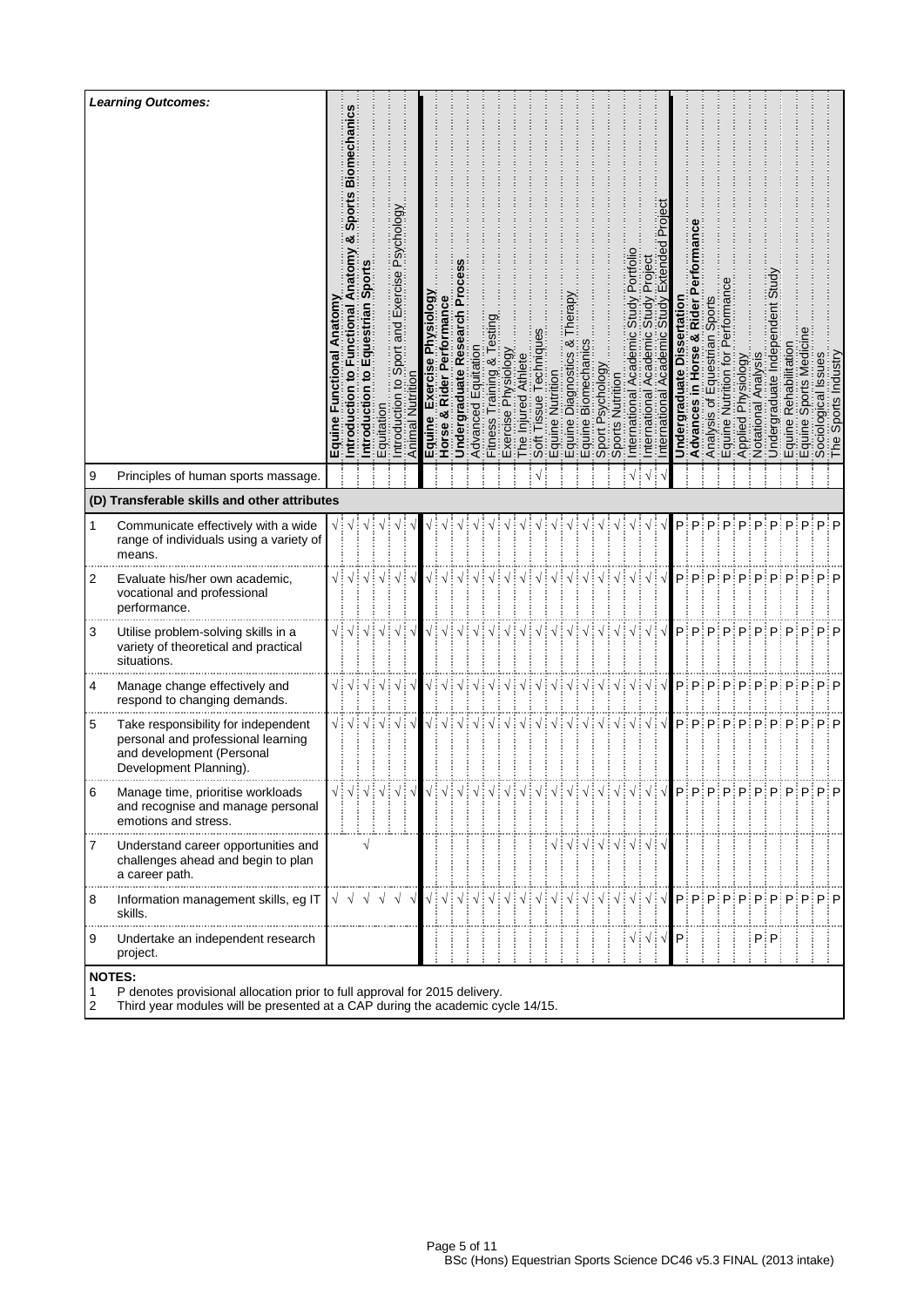# **Part 4: Student Learning and Student Support**

*Teaching and learning strategies to enable learning outcomes to be achieved and demonstrated* At UWE, Bristol there is a policy for a minimum average requirement of 12 hours/week contact time over the course of the full undergraduate programme. This contact time encompasses a range of face-to-face activities as described below. In addition a range of other learning activities will be embedded within the programme which, together with the contact time, will enable learning outcomes to be achieved and demonstrated.

On the BSc (Hons) Equestrian Sports Science programme, teaching is a mix of scheduled and independent sessions with an emphasis on supporting development of autonomous learning. Students will be expected to engage in a significant amount of independent study during this programme.

# *Scheduled learning*

Includes lectures, seminars, tutorials, project supervision, demonstration, practical classes and workshops; fieldwork; external visits; work based learning; supervised time in studio/workshop. Scheduled sessions may vary slightly depending on the module choices made.

# *Independent learning*

Includes hours engaged with essential reading, case study preparation, assignment preparation and completion etc. Scheduled sessions may vary slightly depending on the module choices made. Although there is no period of compulsory work placement within this programme, students will be given opportunities to engage in valuable industry experiences throughout their programme.

# *Virtual Learning Environment (VLE)*

This specification is supported by a VLE where students will be able to find all necessary module information. Direct links to information sources will also be provided from within the VLE.

#### *International Academic Study*

Within this programme there is an opportunity to gain academic credit for a period of studying abroad. The student would be supported to identify an opportunity of interest, which may be with established College partners or by individual arrangement. All periods of study abroad would have to meet the College's requirements before enrolment on the International Academic Study opportunity modules.

#### *Careers*

To support learner's career preparations, careers personnel visit Hartpury on a regular basis and the students can use all the careers on line resources. Tutors will also offer subject specific careers advice through module sessions or individual tutorials. Careers Fairs are arranged periodically to allow students to engage directly with employers from the industry sector.

# **Description of any Distinctive Features**

The purpose of the programme is to provide a balanced vocational and academic study that is intellectually challenging, vocationally relevant, and provides a foundation for pursuing a career within the equine and sport industries. The programme has been designed to build on the competencies of a wide spectrum of students who should be capable of taking up appropriate positions of responsibility within the varied range of enterprises to be found operating within the equine and sport industries. It considers the horse and rider as an athletic partnership and as such there are modules in human and equine sports science.

In the Honours degree programme, academic knowledge and understanding will reinforce and support the development of practical skills to equip the student with the knowledge base and skills relevant to their employment and to the needs of employers. Core modules in level 1 provide the student with a basic understanding of science and anatomical concepts as well as developing investigative skills for research. This knowledge is expanded in the subsequent modules at level 2 with the option modules enabling the student to specialise in areas of particular interest to them.

The programme prepares graduates for the future needs of the equine sporting industry in the UK and abroad, the nature of the academic programmes gives students the opportunity to work within the industry during vacation periods which will be encouraged to add to their personal vocational and practical skills in addition to knowledge base.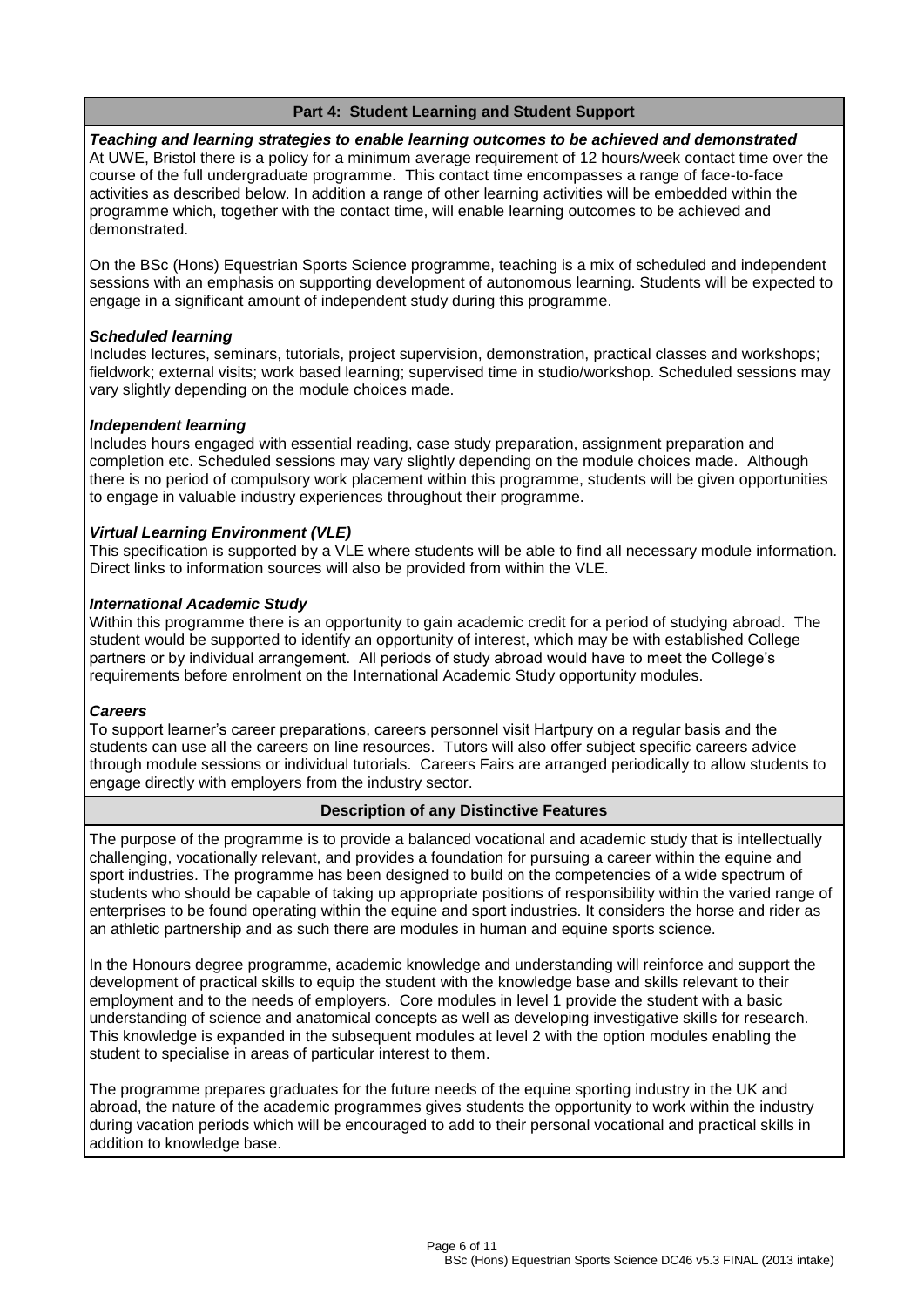This programme is distinctive in many features. It allows students to study sports science whilst considering equestrian sports their specialism. This unique design is facilitated by both equine and sport science staff that are actively researching performance subject areas supported by world class facilities. The facilities available to support the students learning and teaching experiences include a state of the art human performance laboratory, extensive sporting facilities (including the sports academy, power gym, multiple pitches, a sports rehabilitation suite, and cross training gyms) and expertise in all areas of human sports performance. In addition to this, unlike many sports science programmes, equestrian sports scientists will also have access to extensive world class equestrian facilities (Indoor Championship Equine Arena, Hartpury Equine Therapy Centre, three indoor and outdoor arenas, stabling for over 230 horses including 125 boxes for student DIY livery) both personally and as part of teaching facilities on this programme. The strength of the sport and equine facilities available to equestrian sports science students make this programme a unique learning experience for students who wish to study sports science and specialise in equestrian disciplines.

Overall, the programme combines the development of knowledge via teaching, research and practical skills, to develop a graduate who can make an effective contribution to the equine and sporting industries. It is hoped that the balance of skills developed on this applied science programme.

This programme offers the opportunity for students to undertake an approved Exchange Programme, for an agreed period (one/two semesters), of overseas study at a higher education institution studying modules appropriate to their programme aims and which have been pre-approved by the Programme Manager. The Exchange Programme is dependent on an approved agreement between Hartpury College and an approved International Institution for BSc (Hons) Equestrian Sports Science.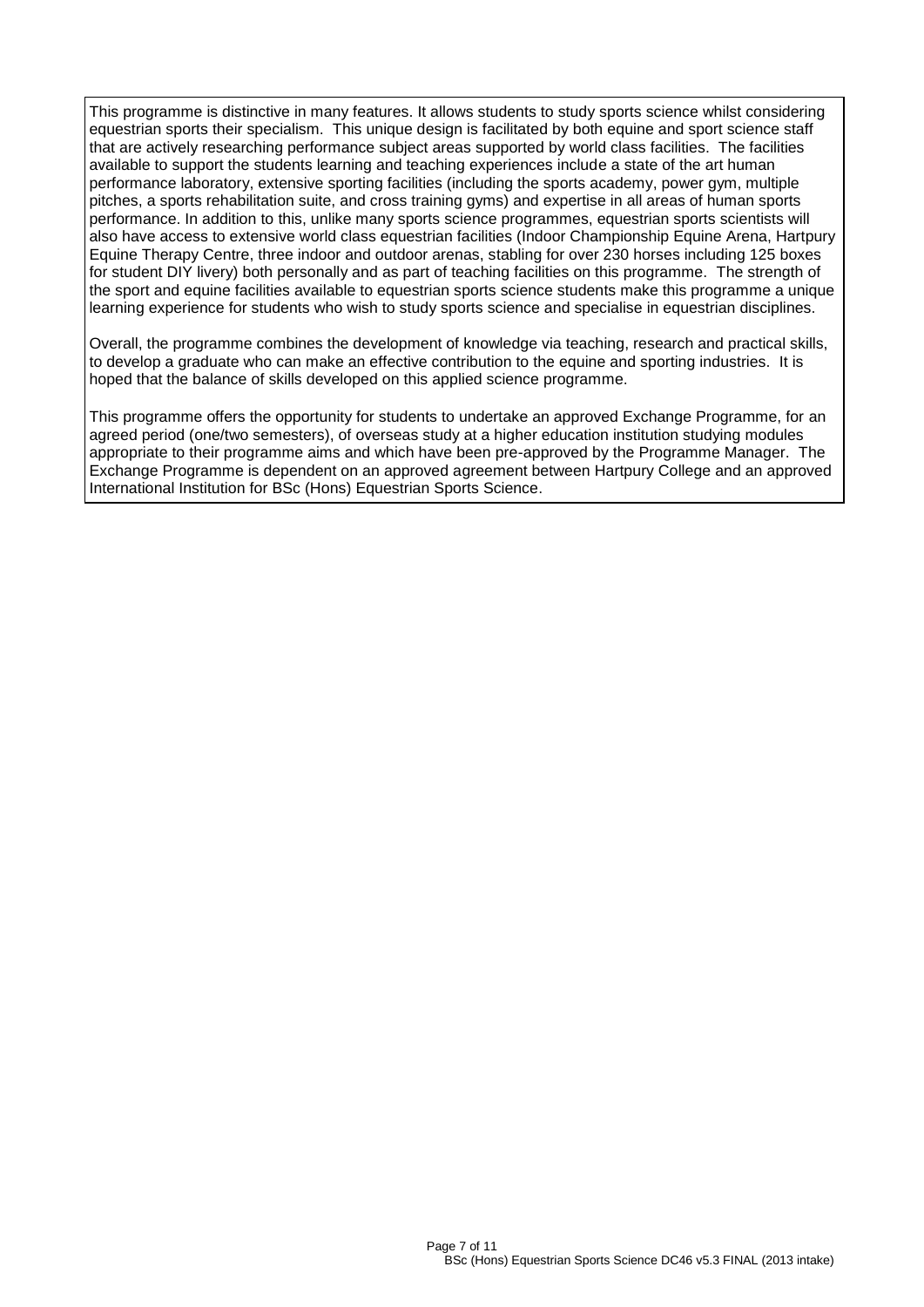# **Part 5: Assessment**

Approved to [University Regulations and Procedures](http://www1.uwe.ac.uk/students/academicadvice/assessments/regulationsandprocedures.aspx)

#### **Assessment Strategy**

Assessment strategy to enable the learning outcomes to be achieved and demonstrated:

Module assessments are designed to apply the knowledge and experience gained from a wide range of learning opportunities to a real world context using a range of skills.

In line with the College's commitment to facilitating equal opportunities, a student may apply for alternative means of assessment if appropriate. Each application will be considered on an individual basis taking into account learning and assessment needs. For further information regarding this please refer to the VLE.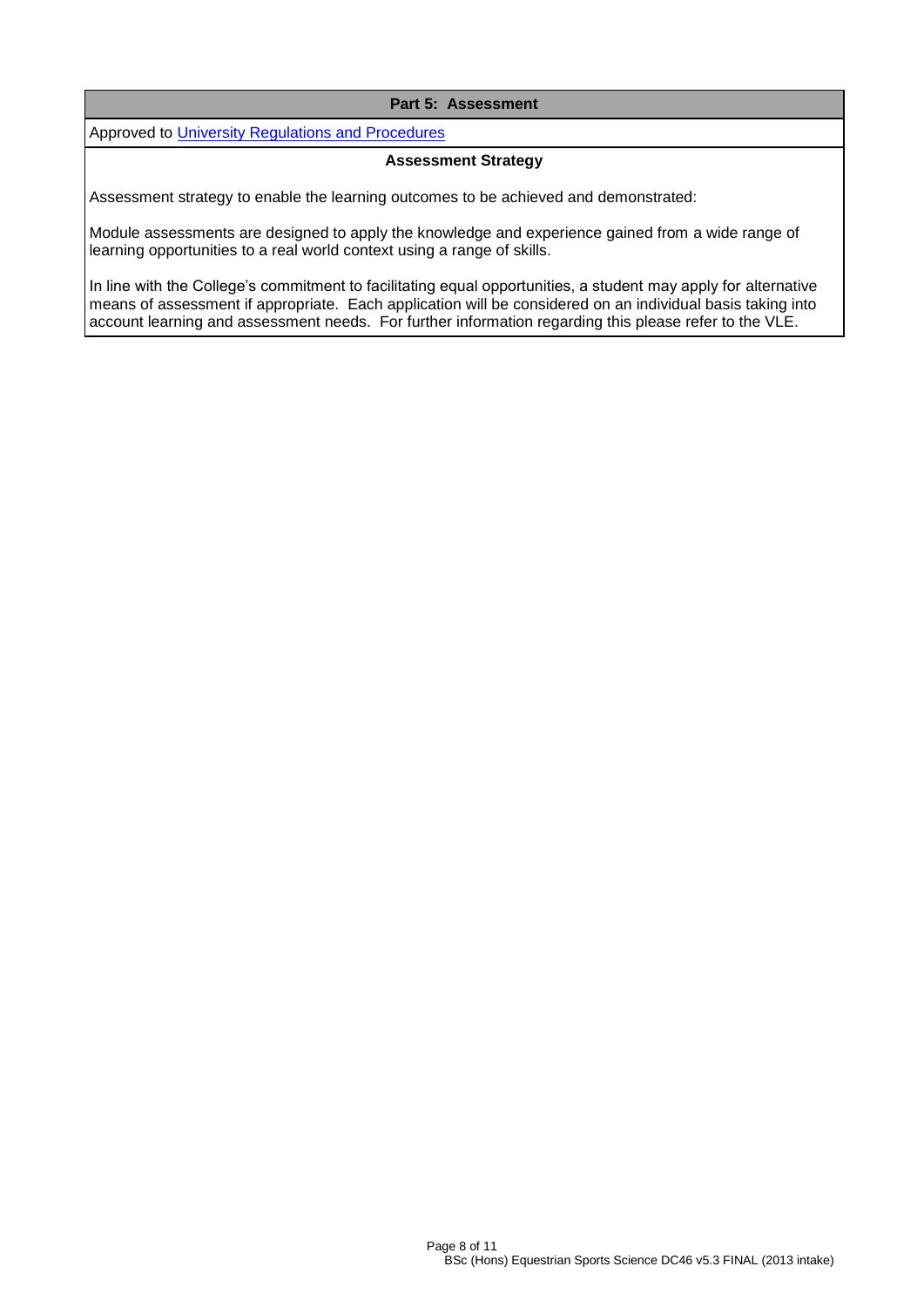|                                                                                                                                                                                        |                                                                                                                                |                        |                           | <b>Assessment Map</b> |                   |                                |                                        |                    |                  |              |           |  |  |
|----------------------------------------------------------------------------------------------------------------------------------------------------------------------------------------|--------------------------------------------------------------------------------------------------------------------------------|------------------------|---------------------------|-----------------------|-------------------|--------------------------------|----------------------------------------|--------------------|------------------|--------------|-----------|--|--|
| The programme encompasses a range of <b>assessment methods</b> including; essays, posters, presentations,<br>written examinations. These are detailed in the following assessment map: |                                                                                                                                |                        |                           |                       |                   |                                |                                        |                    |                  |              |           |  |  |
| Assessment Map for BSc (Hons) Equestrian Sports Science                                                                                                                                |                                                                                                                                |                        |                           |                       |                   |                                |                                        |                    |                  |              |           |  |  |
|                                                                                                                                                                                        |                                                                                                                                |                        |                           |                       |                   |                                | Type of Assessment*                    |                    |                  |              |           |  |  |
|                                                                                                                                                                                        |                                                                                                                                | Unseen Written<br>Exam | Open Book Written<br>Exam | In-class Written Test | Exam<br>Practical | Practical Skills<br>Assessment | Oral assessment<br>and/or presentation | Written Assignment | Report / Project | Dissertation | Portfolio |  |  |
| <b>Compulsory</b><br><b>Modules</b>                                                                                                                                                    | <b>Equine Functional Anatomy</b>                                                                                               | A (40)                 |                           |                       |                   |                                |                                        |                    |                  |              | B(60)     |  |  |
| Level 1                                                                                                                                                                                | Introduction to Functional Anatomy<br>& Sports Biomechanics<br>Introduction to Equestrian Sports                               |                        | A(50)                     |                       |                   |                                | A (50)                                 | B (70)             |                  |              | B(50)     |  |  |
| <b>Optional</b>                                                                                                                                                                        | Equitation                                                                                                                     | A(50)                  |                           |                       |                   |                                |                                        | B(50)              |                  |              |           |  |  |
| <b>Modules</b><br>Level 1                                                                                                                                                              | Introduction to Sport & Exercise<br>Psychology                                                                                 | A(50)                  |                           |                       |                   |                                |                                        | B (50)             |                  |              |           |  |  |
|                                                                                                                                                                                        | <b>Animal Nutrition</b>                                                                                                        | A (50)                 |                           |                       |                   |                                |                                        |                    | B(50)            |              |           |  |  |
| <b>Compulsory</b><br><b>Modules</b><br>Level <sub>2</sub>                                                                                                                              | Equine Exercise Physiology<br>Horse & Rider Performance                                                                        | A(36)                  |                           |                       |                   | A<br>(100)                     | A(24)                                  | B(40)              |                  |              |           |  |  |
|                                                                                                                                                                                        | Undergraduate Research Process                                                                                                 | A(40)                  |                           |                       |                   |                                |                                        | B(60)              |                  |              |           |  |  |
| Optional                                                                                                                                                                               | <b>Advanced Equitation</b>                                                                                                     | A (50)                 |                           |                       |                   |                                |                                        | B(50)              |                  |              |           |  |  |
| <b>Modules</b>                                                                                                                                                                         | <b>Fitness Training and Testing</b>                                                                                            | A (50)                 |                           |                       | B(50)             |                                |                                        |                    |                  |              |           |  |  |
| Level 2                                                                                                                                                                                | <b>Exercise Physiology</b>                                                                                                     | A (50)                 |                           |                       |                   |                                |                                        |                    | B(50)            |              |           |  |  |
|                                                                                                                                                                                        | The Injured Athlete                                                                                                            |                        | Α<br>(100)                |                       |                   |                                |                                        |                    |                  |              |           |  |  |
|                                                                                                                                                                                        | Soft Tissue Techniques                                                                                                         | A (30)                 |                           |                       | B (70)            |                                |                                        |                    |                  |              |           |  |  |
|                                                                                                                                                                                        | <b>Equine Nutrition</b>                                                                                                        | A<br>(100)             |                           |                       |                   |                                |                                        |                    |                  |              |           |  |  |
|                                                                                                                                                                                        | <b>Equine Diagnostics and Therapy</b>                                                                                          | A (75)                 |                           | A (25)                |                   |                                |                                        |                    |                  |              |           |  |  |
|                                                                                                                                                                                        | Equine Biomechanics                                                                                                            | A (50)                 |                           |                       |                   |                                |                                        | B(50)              |                  |              |           |  |  |
|                                                                                                                                                                                        | Sport Psychology                                                                                                               | A(50)                  |                           |                       |                   |                                |                                        | B(50)              |                  |              |           |  |  |
|                                                                                                                                                                                        | <b>Sports Nutrition</b>                                                                                                        | A(40)                  |                           |                       |                   |                                |                                        | B (60)             |                  |              |           |  |  |
| <b>Compulsory</b><br><b>Modules</b><br>Level 3                                                                                                                                         | Undergraduate Dissertation<br>Advances in Horse & Rider<br>Performance                                                         |                        |                           |                       |                   |                                |                                        |                    |                  |              |           |  |  |
| Optional                                                                                                                                                                               | Analysis of Equestrian Sports                                                                                                  |                        |                           |                       |                   |                                |                                        |                    |                  |              |           |  |  |
| <b>Modules</b>                                                                                                                                                                         | <b>Equine Nutrition for Performance</b>                                                                                        |                        |                           |                       |                   |                                |                                        |                    |                  |              |           |  |  |
| Level 3                                                                                                                                                                                | <b>Applied Physiology</b>                                                                                                      |                        |                           |                       |                   |                                |                                        |                    |                  |              |           |  |  |
|                                                                                                                                                                                        | Notational Analysis                                                                                                            |                        |                           |                       |                   |                                |                                        |                    |                  |              |           |  |  |
|                                                                                                                                                                                        | Undergraduate Independent Study                                                                                                |                        |                           |                       |                   |                                |                                        |                    |                  |              |           |  |  |
|                                                                                                                                                                                        | <b>Equine Rehabilitation</b>                                                                                                   |                        |                           |                       |                   |                                |                                        |                    |                  |              |           |  |  |
|                                                                                                                                                                                        | <b>Equine Sports Medicine</b>                                                                                                  |                        |                           |                       |                   |                                |                                        |                    |                  |              |           |  |  |
|                                                                                                                                                                                        | Sociological Issues                                                                                                            |                        |                           |                       |                   |                                |                                        |                    |                  |              |           |  |  |
|                                                                                                                                                                                        | The Sports Industry                                                                                                            |                        |                           |                       |                   |                                |                                        |                    |                  |              |           |  |  |
|                                                                                                                                                                                        | *Assessment should be shown in terms of either Written Exams, Practical exams, or Coursework as indicated by the colour coding |                        |                           |                       |                   |                                |                                        |                    |                  |              |           |  |  |

above.

**NOTE:**

Third year modules will be presented at a CAP during the academic cycle 14/15.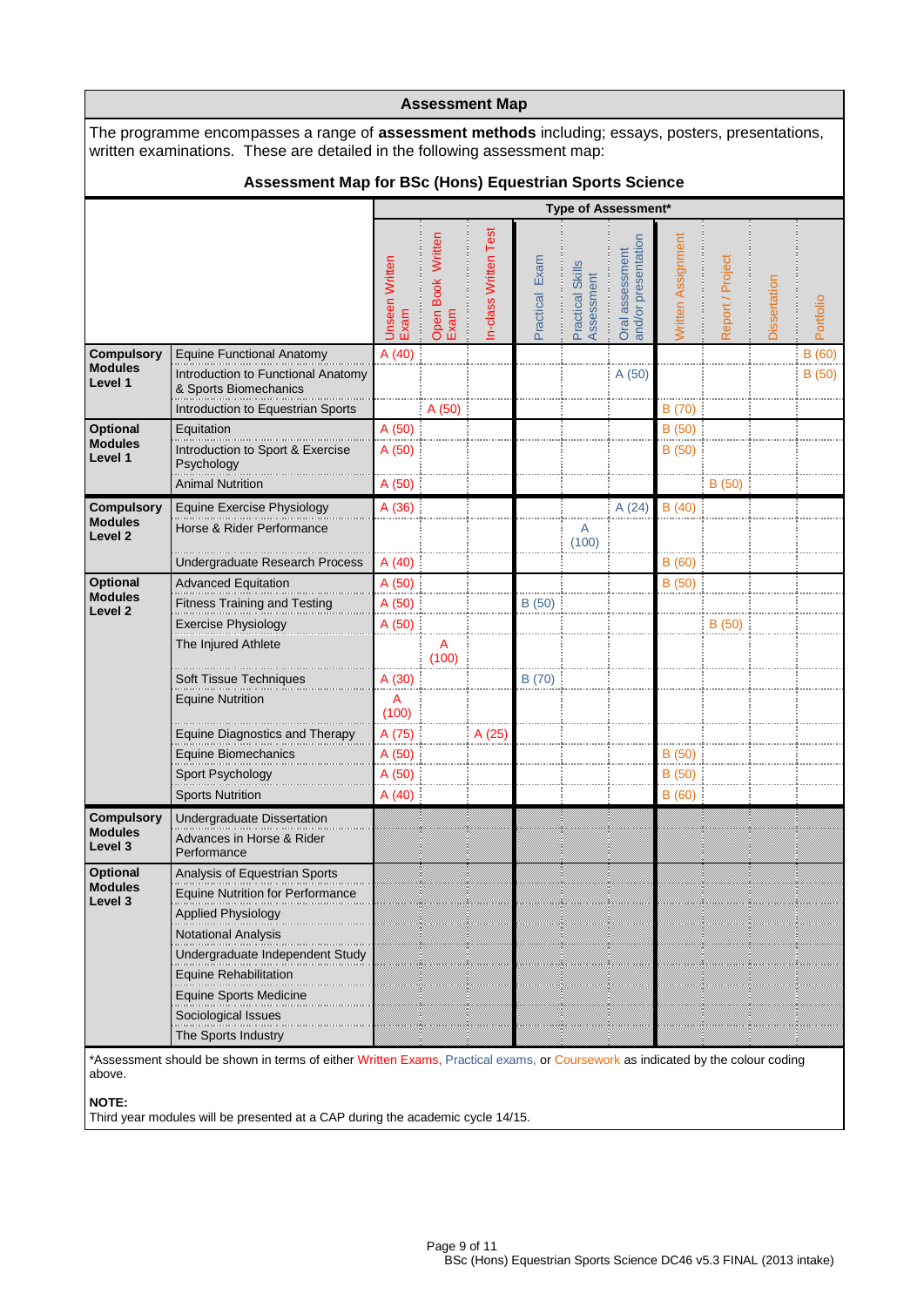|             |                   |                                        |                                                                                                                                                                                                                                                                                          | Part 6: Programme Structure                                                                                                                                                                                                                                                                                                                                                                                                                                                                                                                                                                      |                                                                                                                                                                                                                                                                                                                                                                                                                                                |
|-------------|-------------------|----------------------------------------|------------------------------------------------------------------------------------------------------------------------------------------------------------------------------------------------------------------------------------------------------------------------------------------|--------------------------------------------------------------------------------------------------------------------------------------------------------------------------------------------------------------------------------------------------------------------------------------------------------------------------------------------------------------------------------------------------------------------------------------------------------------------------------------------------------------------------------------------------------------------------------------------------|------------------------------------------------------------------------------------------------------------------------------------------------------------------------------------------------------------------------------------------------------------------------------------------------------------------------------------------------------------------------------------------------------------------------------------------------|
|             |                   |                                        | time student, including:                                                                                                                                                                                                                                                                 | This structure diagram demonstrates the student journey from Entry through to Graduation for a typical full                                                                                                                                                                                                                                                                                                                                                                                                                                                                                      |                                                                                                                                                                                                                                                                                                                                                                                                                                                |
| 1<br>2<br>3 |                   |                                        | level and credit requirements<br>interim award requirements<br>module diet, including compulsory and optional modules                                                                                                                                                                    |                                                                                                                                                                                                                                                                                                                                                                                                                                                                                                                                                                                                  |                                                                                                                                                                                                                                                                                                                                                                                                                                                |
|             | <b>ENTRY</b>      |                                        | <b>Compulsory Modules</b>                                                                                                                                                                                                                                                                | <b>Optional Modules</b>                                                                                                                                                                                                                                                                                                                                                                                                                                                                                                                                                                          | <b>Interim Awards</b>                                                                                                                                                                                                                                                                                                                                                                                                                          |
|             |                   | Year <sub>1</sub>                      | <b>Equine Functional Anatomy</b><br>(UIEXN8-30-1)<br>Introduction to Functional Anatomy<br>and Sports Biomechanics<br>(UISXL8-30-1)<br>Introduction to Equestrian Sports<br>(UIEXN7-30-1)<br>Equine Exercise Physiology<br>(UIEXRG-30-2)<br>Horse and Rider Performance<br>(UIEXRH-30-2) | Students are normally required to<br>select 30 credits from the optional<br>modules listed below:<br>Equitation (UIEXN6-15-1)<br>Introduction to Sport and Exercise<br>Psychology (UISXLE-15-1)<br>Animal Nutrition (UINXK5-15-1)<br>Students are normally required to<br>select 45 credits from the optional<br>modules listed below:                                                                                                                                                                                                                                                           | Cert HE Equestrian Sports Science<br>Requirements: 120 credits at level 0<br>or above of which not less than 100<br>are at level 1 or above.<br>DipHE Equestrian Sports Science<br>Credit Requirements: 240 credits at<br>level 0 or above of which not less<br>than 210 are at level 1 or above and<br>not less than 90 at level 2 or above.<br><b>BSc Equestrian Sports Science</b><br>Credit Requirements: 300 credits at                   |
|             |                   | $\mathbf{\Omega}$<br>Year <sup>-</sup> | Undergraduate Research Process<br>(UINXU5-15-2)                                                                                                                                                                                                                                          | Advanced Equitation (UIEXR5-15-2)<br><b>Fitness Training and Testing</b><br>(UISXRU-15-2)<br>Exercise Physiology (UISXSB-15-2)<br>The Injured Athlete (UISXSD-15-2)<br>Soft Tissue Techniques<br>(UISXSC-15-2)<br>Equine Nutrition (UIEXRC-15-2)<br>Equine Diagnostics & Therapy<br>(UIEXR9-15-2)<br>Equine Biomechanics (UIEXR8-15-2)<br>Sport Psychology (UISXRV-15-2)<br>Sports Nutrition (UISXS9-15-2)<br>International Academic Study<br>Portfolio (UINXRP-15-2)<br>International Academic Study Project<br>(UINXRQ-30-2)<br>International Academic Study<br>Extended Project (UINXRR-45-2) | level 0 or above of which not less<br>than 270 are at level 1 or above, not<br>less than 150 at level 2 or above and<br>not less than 60 at level 3 or above.<br>TARGET AWARD<br><b>BSc (Hons) Equestrian Sports</b><br>Science<br>Credit Requirements: 360 credits at<br>level 0 or above of which not less<br>than 300 are at level 1 or above, not<br>less than 210 are at level 2 or above<br>and not less than 90 at level 3 or<br>above. |
|             |                   | S<br>Year                              | Undergraduate Dissertation (45)<br>Advances in Horse & Rider<br>Performance (30)                                                                                                                                                                                                         | Students are normally required to<br>select 45 credits from the optional<br>modules listed below:<br>Analysis of Equestrian Sports (15)<br>Equine Nutrition for Performance (15)<br>Applied Physiology (15)<br>Notational Analysis (15)<br>Undergraduate Independent Study<br>(15)<br>Equine Rehabilitation (15)<br>Equine Sports Medicine (15)<br>Sociological Issues (15)<br>The Sports Industry (15)                                                                                                                                                                                          |                                                                                                                                                                                                                                                                                                                                                                                                                                                |
|             | <b>GRADUATION</b> |                                        |                                                                                                                                                                                                                                                                                          |                                                                                                                                                                                                                                                                                                                                                                                                                                                                                                                                                                                                  |                                                                                                                                                                                                                                                                                                                                                                                                                                                |

# **Part Time:**

There are a number of routes that a part time student can take to graduate, this can be done depending on student requirements, hence production of a specific map will depend on an individual student basis.